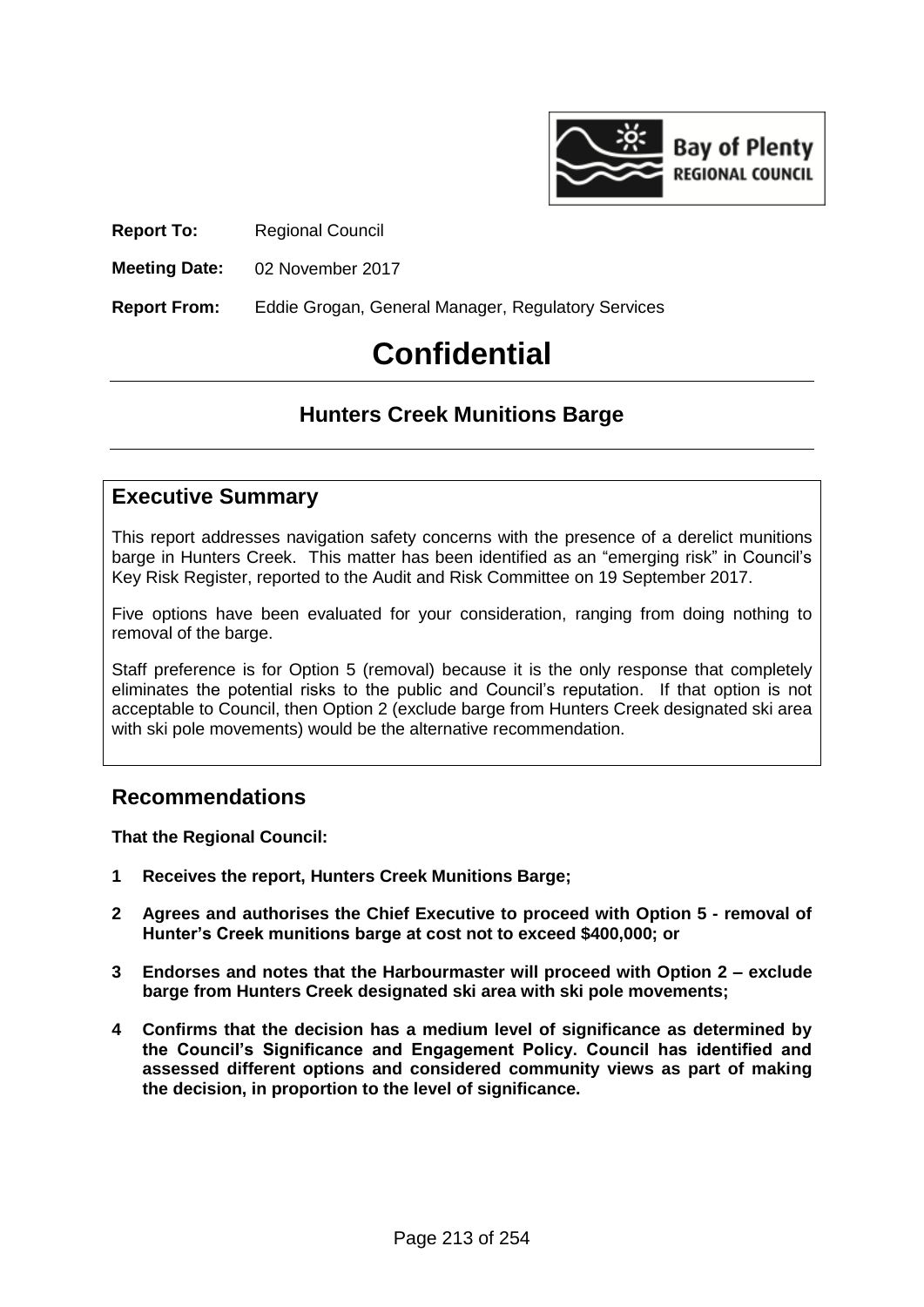## **1 Background**

The background presented is a result of conversations with John McGill who worked for Harbour Transport during the 1960's and 1970's. Mr McGill was involved with the barge's movements and is very familiar with the history. Other historical research and investigations support Mr McGill's information.

The munitions barge was built in America during the Second World War. It was constructed from steel riveted together and concrete. At the end of the war, the US Navy transported the barge to Japan where it was used to assist with the rebuild.

In the mid-1960's the barge was used to transport parts for the Auckland Harbour bridge extension project. Once finished there, Harbour Transport brought it to the Bay of Plenty to move machinery and equipment around Tauranga Harbour and to Matakana Island. During this time *"…it leaked like a sieve"* and the barge was patched up multiple times using rapid set concrete.

In 1970 or 1971 Neill Cropper and Company purchased the barge to store explosives and had a structure made from double concrete block walls and a very heavy explosion proof concrete roof strengthened by pre-stressed steel beams on top of it. When they tried to move the barge, the combination of the weight of the new structure and the holes in the hull meant it was too heavy to float so they used large pumps to keep up with the water ingress and towed it up Hunters Creek. It is understood the intention was to position the barge close to the end of the tributary, but before it could be so positioned, the barge sank in its current location.

There are anecdotal reports of the barge having being used to store explosives but a short time after the back frame of the barge broke. Around this time, the Harbour Board needed a place to store detonators for blasting the Tanea shelf so they took possession of the barge and used it until the channel blasting work was complete.

Since the mid-1980's there have been a number of assessments of disposal options for the derelict munitions barge, however these have never been followed through primarily due to cost.

Appendix 1 includes a number of photographs of the barge near the high tide mark.

Appendix 2 includes pages 40/41 of the Bay of Plenty Regional Navigation Safety Bylaw 2017 ("bylaw"); and page 62 of the *"Boating in the Bay of Plenty"* handbook (September 2017) that has greater detail of navigational markers and features in Hunters Creek.

## **2 Analysis of Options**

Regional Council has essentially inherited this problem (due to late 1980's disestablishment of and Council successor to the local Harbour Board) and there is no clear pathway or evidence to assign responsibility to persons or organisations who had historical involvement with this barge.

Due to the fact that it was the Harbour Board that moved the barge to the Bay of Plenty region and because it has been in its current location for over 40 years, the removal is not covered by the Council's Harbourmasters' wreck removal insurance. The cost of removal would have to be borne by Council and is currently not budgeted or programmed.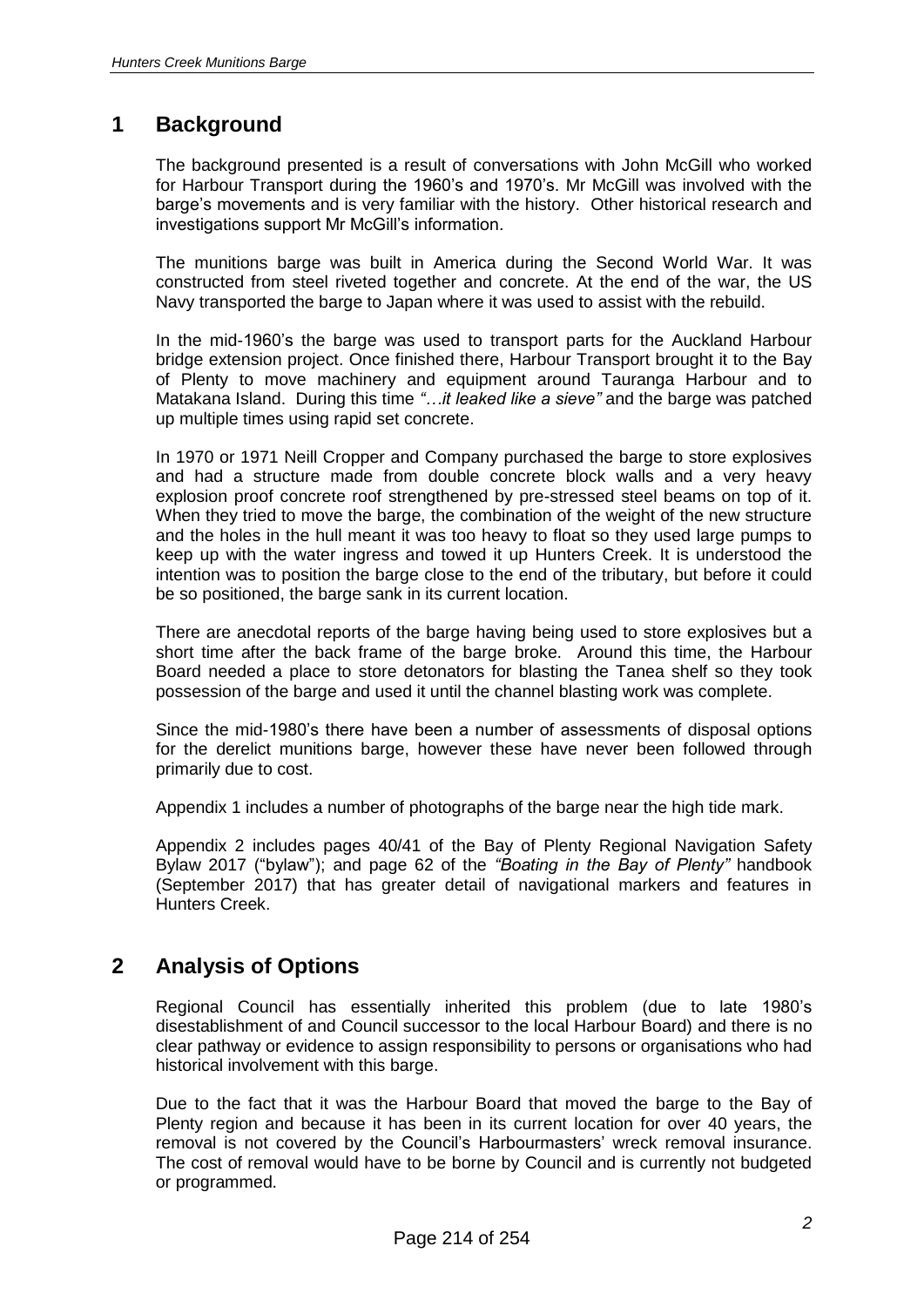Maritime Rules (Part 22: Collision Regulations) are clear that every vessel must keep a proper lookout by all available means and that every vessel must proceed at a safe speed for the circumstances. This clearly places the responsibility on the skipper of a vessel to avoid navigational hazards such as this derelict barge.



There is potential serious risk to Council's reputation if an accident were to occur resulting in a fatality. Criticism of Council, either in a coronial inquest or other legal process, could be mitigated due to the following:

- identification of the barge on all maritime charts and harbour mapping as a hazard;
- the barge has been included within a designated ski area for many years without any major incidents (with the exception that in January 2016 there was a collision by a speeding jet ski with the barge injuring two persons badly requiring hospitalisation and total write-off of the jet ski); and
- there has been exhaustive public consultation on recreational use of Hunters Creek through several iterations of the regional Navigation Safety Bylaw and there has been strong support for the water skiing area being retained despite the presence of the derelict barge.

In general terms, the concrete construction of the barge will be having benign effects in the marine environment. However, the degree of remnant steel or other metals in the barge is unknown.

Given the age and ongoing deterioration of the barge, another concern is that its navigation risk profile is likely to change over time as the barge breaks apart or becomes fully submerged. As well, the complexity and costs of removal will also continue to escalate over time (for example, around 2010 cost estimate was \$200K).

Lastly, an increasing popularity and use of the Hunters Creek will mean higher volumes of craft and water-based activity which corresponds to an increasing potential for collision, accidents and/or fatality.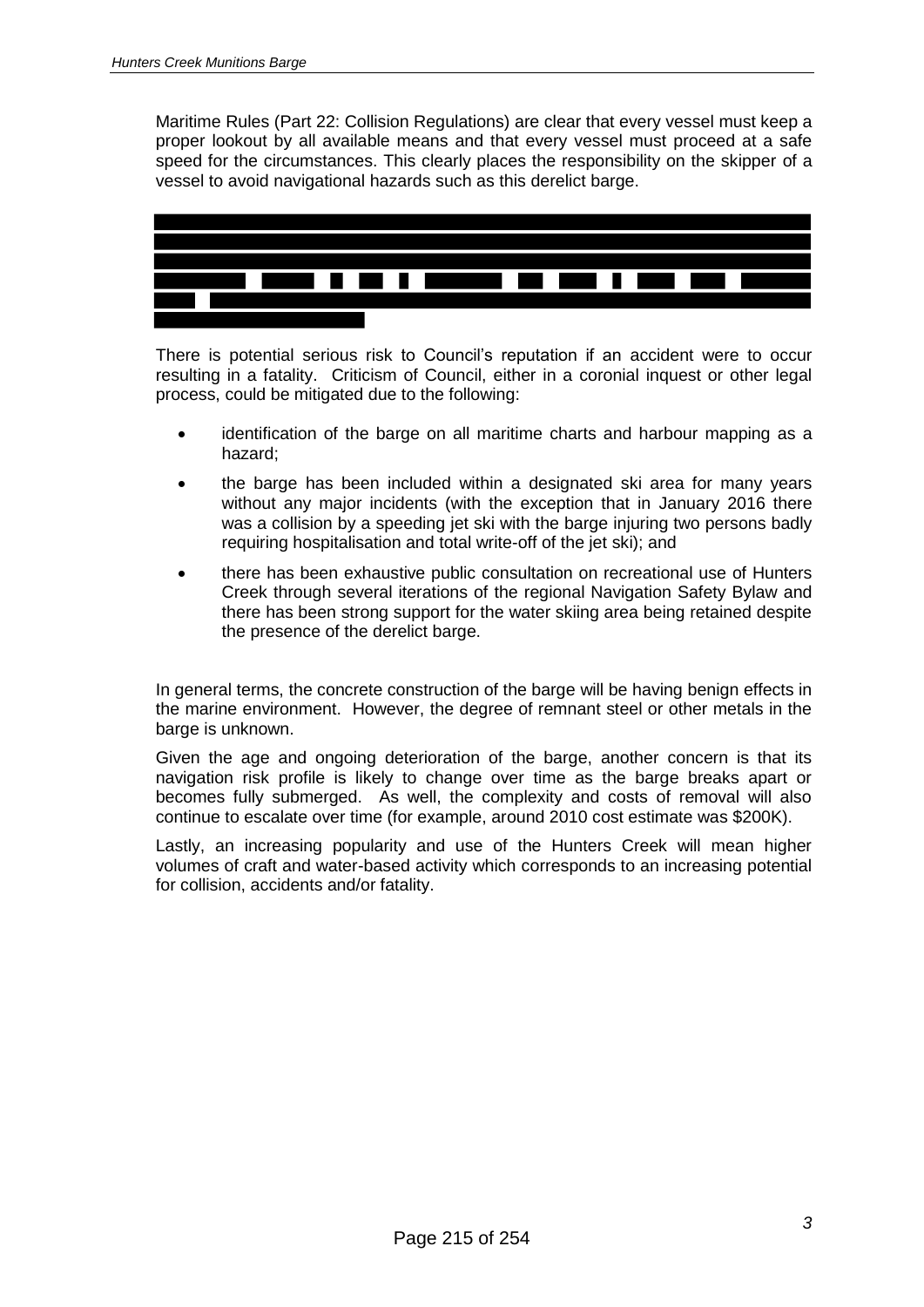#### **Evaluation of Options:**

|                | <b>ACTION</b>                                                                                                           | <b>PROS</b>                                                                                                                                        | <b>CONS</b>                                                                                                                                    | <b>COMMENTS</b>                                                                                                                                                                                                                                                                              |
|----------------|-------------------------------------------------------------------------------------------------------------------------|----------------------------------------------------------------------------------------------------------------------------------------------------|------------------------------------------------------------------------------------------------------------------------------------------------|----------------------------------------------------------------------------------------------------------------------------------------------------------------------------------------------------------------------------------------------------------------------------------------------|
| 1              | Do nothing                                                                                                              | Reliance on Maritime<br>Rules and responsible<br>skipper behaviour<br>No financial cost                                                            | Potential collision,<br>accidents and/or fatality<br>Reputational risk                                                                         | viable option<br>on health and safety<br>liability grounds only                                                                                                                                                                                                                              |
| $\overline{2}$ | Keep designated<br>ski area under the<br>bylaw but move<br>ski poles to<br>exclude the barge                            | Administrative decision<br>and action<br>Would need community<br>awareness and education<br>Commitments made to<br>increasing maritime<br>presence | Perception of reduction<br>of the designated ski<br>area                                                                                       | The barge is clearly<br>visible so navigational<br>marker not necessary<br>5 knot rule applies and<br>no skiing at night<br>The current bylaw map<br>would need updating<br>with next print version<br>Following education or<br>warning phase, there<br>would be enforcement<br>obligations |
| 3              | Trigger the bylaw<br>"Closure of Areas"<br>power to formally<br>exclude the barge<br>from the<br>designated ski<br>area | Declaration of such<br>closure is public and<br>formal                                                                                             | Perception that Council<br>has modified the<br>designated ski area<br>without engagement<br>Temporary solution                                 | Bylaw Clause 3.11 -<br>Where the<br>Harbourmaster<br>considers there to be a<br>danger to persons, he<br>may close access to an<br>area of water for any<br>specified time, for any<br>specified use and/or<br>specific conditions                                                           |
| $\overline{4}$ | Maritime<br><b>Transport Act</b><br>1994                                                                                | Exercise of primary<br>statutory powers and<br>discretion of<br>Harbourmaster<br>Premised on there being<br>a hazard to navigation                 | Could face challenge<br>that no viable or robust<br>evidence to justify<br>exercise of this<br>statutory power<br>No cost recovery<br>possible | Section $33F(1)(f)$ –<br>General power to cause<br>any floating, submerged<br>or stranded object<br>considered to be a<br>hazard to navigation to<br>be  secured or<br>removed<br>Section 33J - Removal<br>of any wreck that is a<br>hazard to navigation by<br><b>Regional Council</b>      |
| 5              | Remove the barge                                                                                                        | Eliminates all risk<br>Demonstrates diligent<br><b>Council and Maritime</b><br>response<br>Overall community and<br>users support                  | Financial cost<br>Potential to ignite the<br>debate about Hunters<br>Creek designated ski<br>area                                              | Aligns with best risk<br>management principles                                                                                                                                                                                                                                               |

All five options have varying degrees of risks and costs to Council. Staff preference is for Option 5 (removal) because it is the only response that completely eliminates the potential risks to the public and Council's reputation. If that option is not acceptable to Council, then Option 2 (exclude barge from Hunters Creek designated ski area with ski pole movements) would be the alternative recommendation.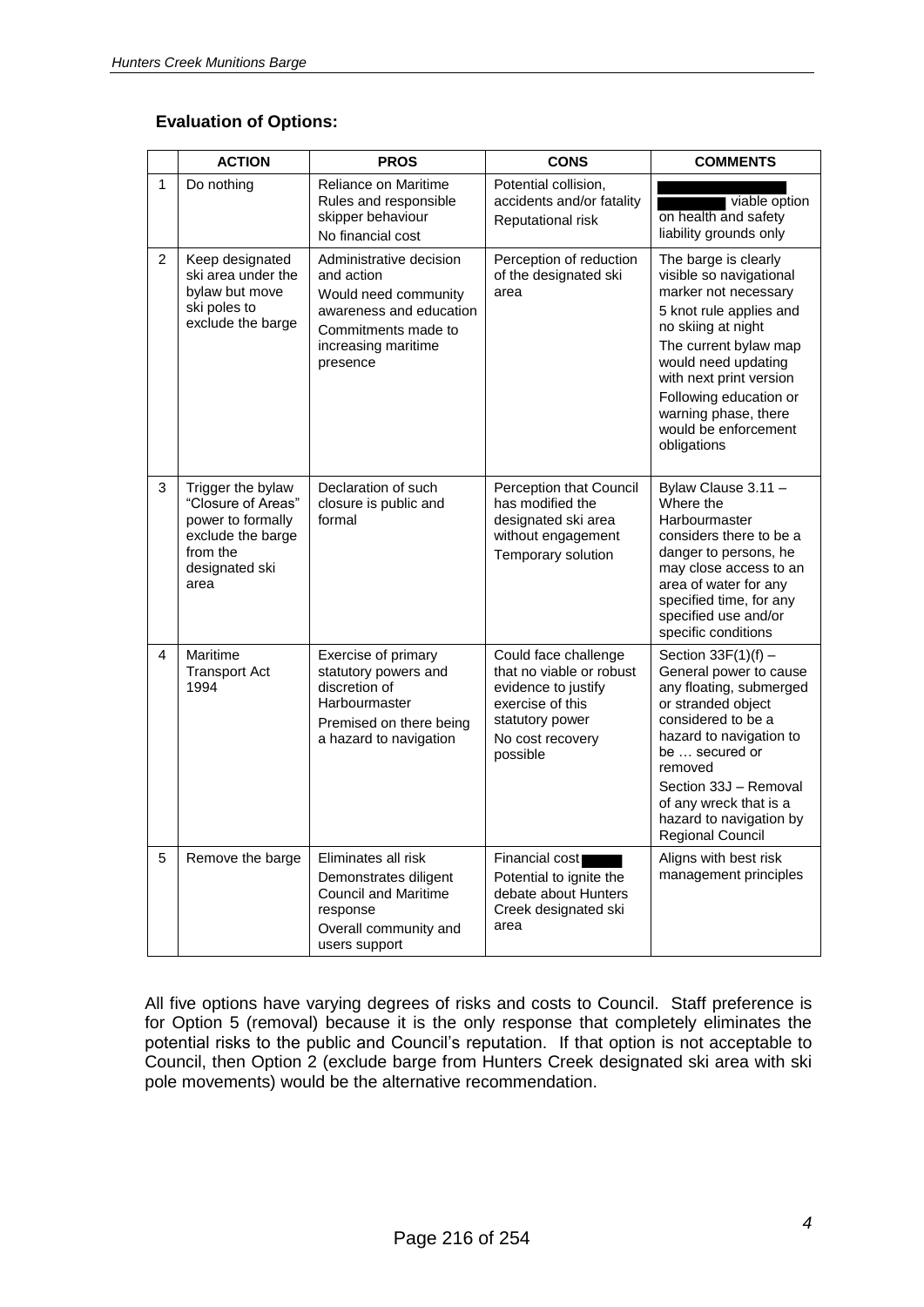## **3 Community Views**

A submission was made during the last Navigation Safety Bylaw review (and again to a Councillor following that review) recommending that the barge be removed. This report is a direct result of those requests.

Relevant Iwi will need to be consulted. They also made submissions during the bylaw review process citing navigation safety concerns around the barge, so it is highly likely that Iwi will support removal of the barge.

It should be noted that the independent hearings panel for the bylaw review process did not make any findings or recommendations about the barge. Based on submissions received, their focus was on whether the Hunters Creek designated ski area should stay or be removed.



### **4 Council's Accountability Framework**

#### 4.1 **Community Outcomes**

This proposal directly contributes to the Resilience and Safety Community Outcome in the Council's Long Term Plan 2015-2025. Removal of the barge will make the area safer for skiers and anyone else navigating the vicinity.

#### 4.2 **Long Term Plan Alignment**

This work is planned under the Maritime Activity in the Long Term Plan 2015-2025.

#### **Current Budget Implications**

Removal work (Option 5) is outside the current budget for the Maritime Activity in the Annual Plan 2017/18 or Year 3 of the Long Term Plan 2015-2025.

#### **Future Budget Implications**

Future work to remove the barge (Option 5) is outside Council's Long Term Plan 2015- 2025. As rates for 2017/18 have already been set, any further expenditure would contribute towards a deficit and would need to be funded from reserves.

Peter Buell **BOP Harbourmaster/Manager** 

#### **for General Manager, Regulatory Services**

**25 October 2017**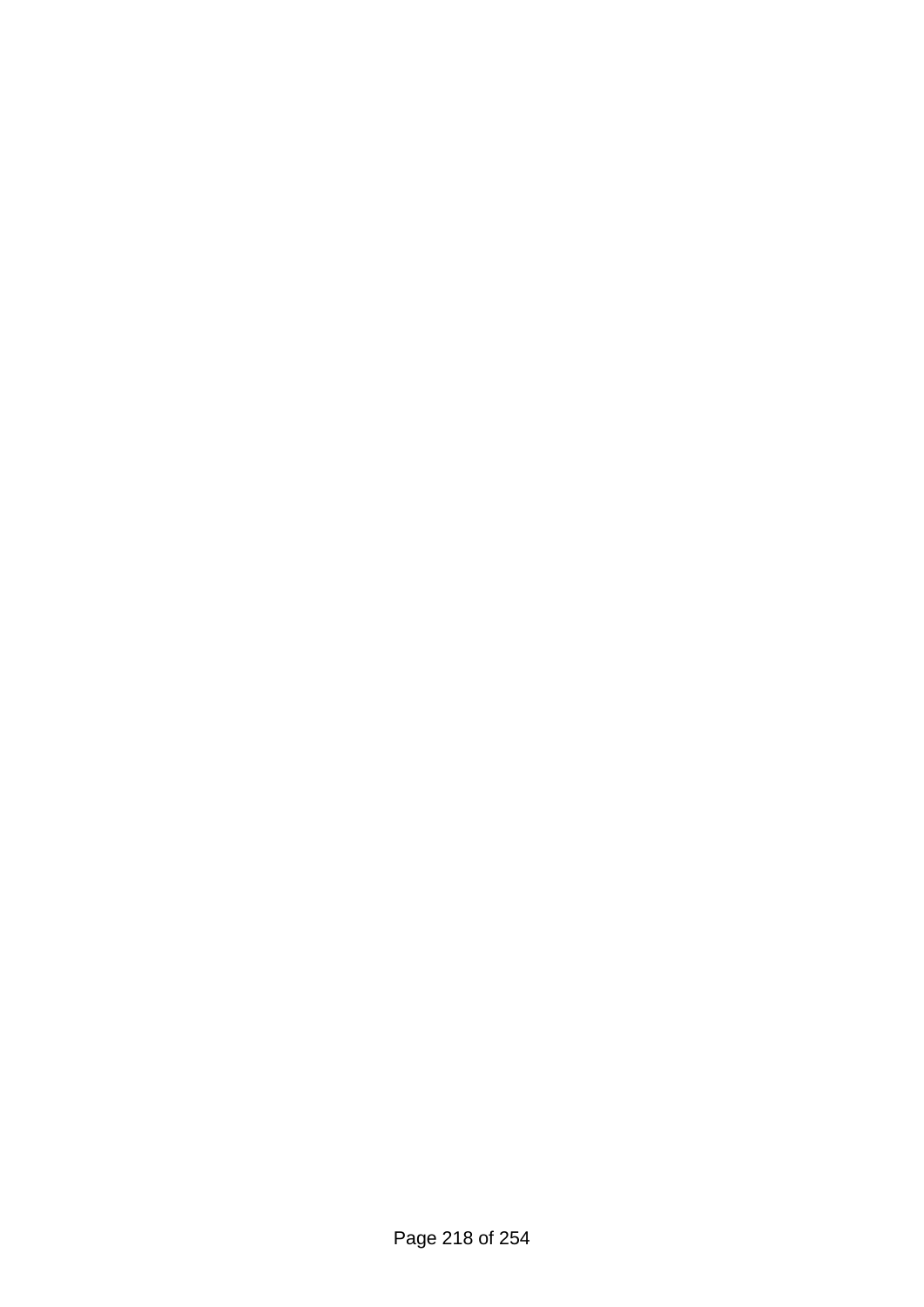# **APPENDIX 1**

# **Munitions Barge - Appendix 1 Photos - Large**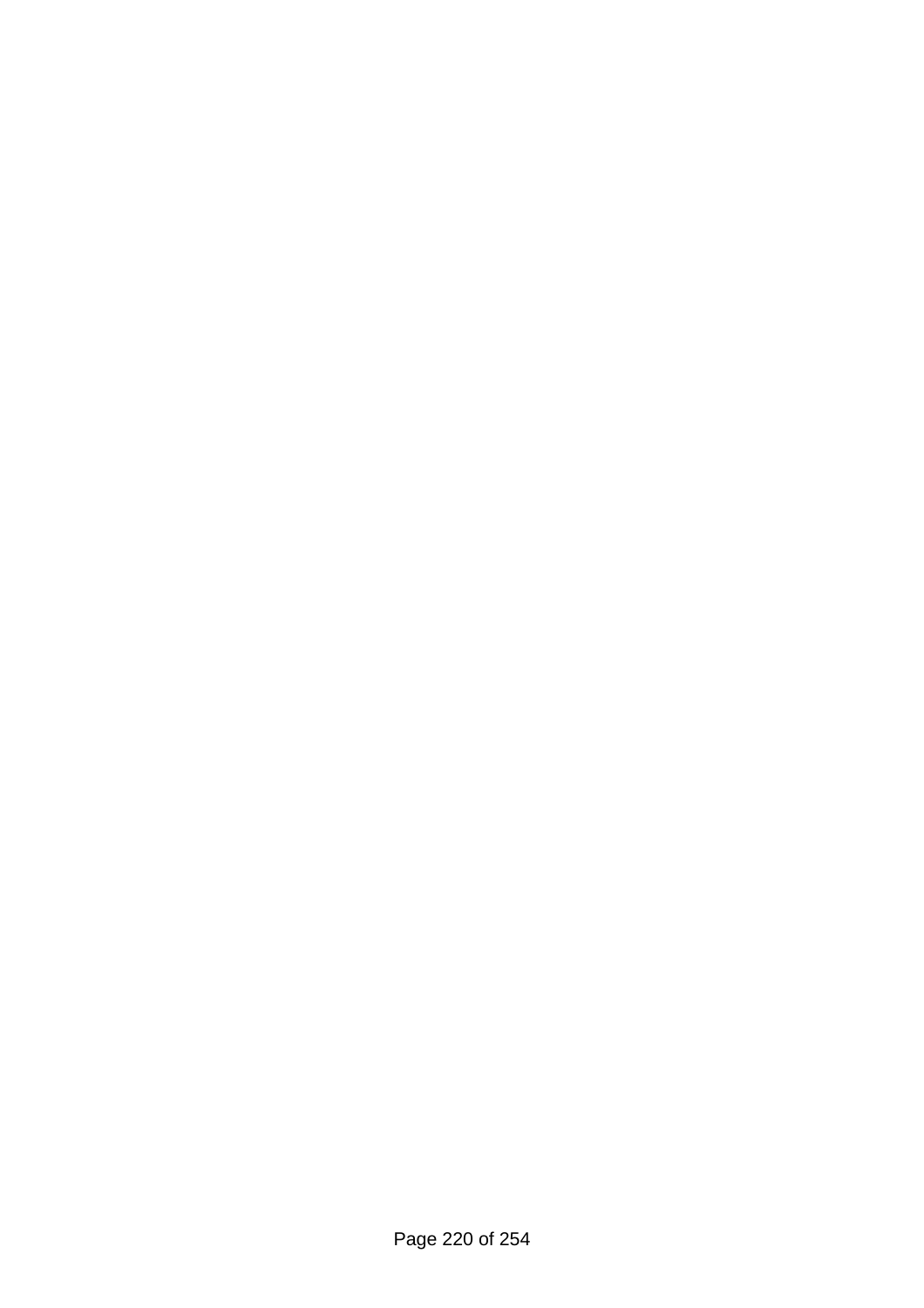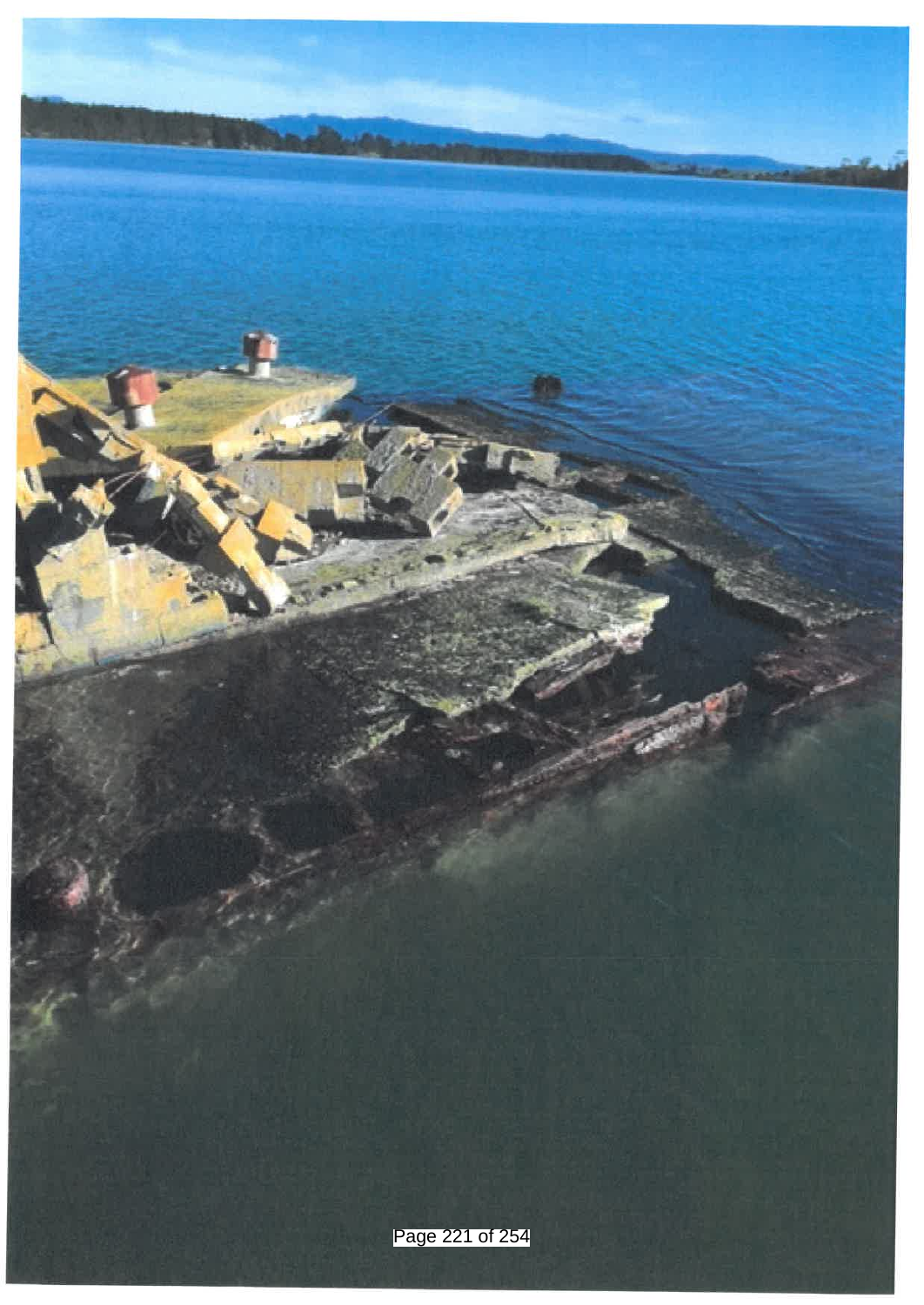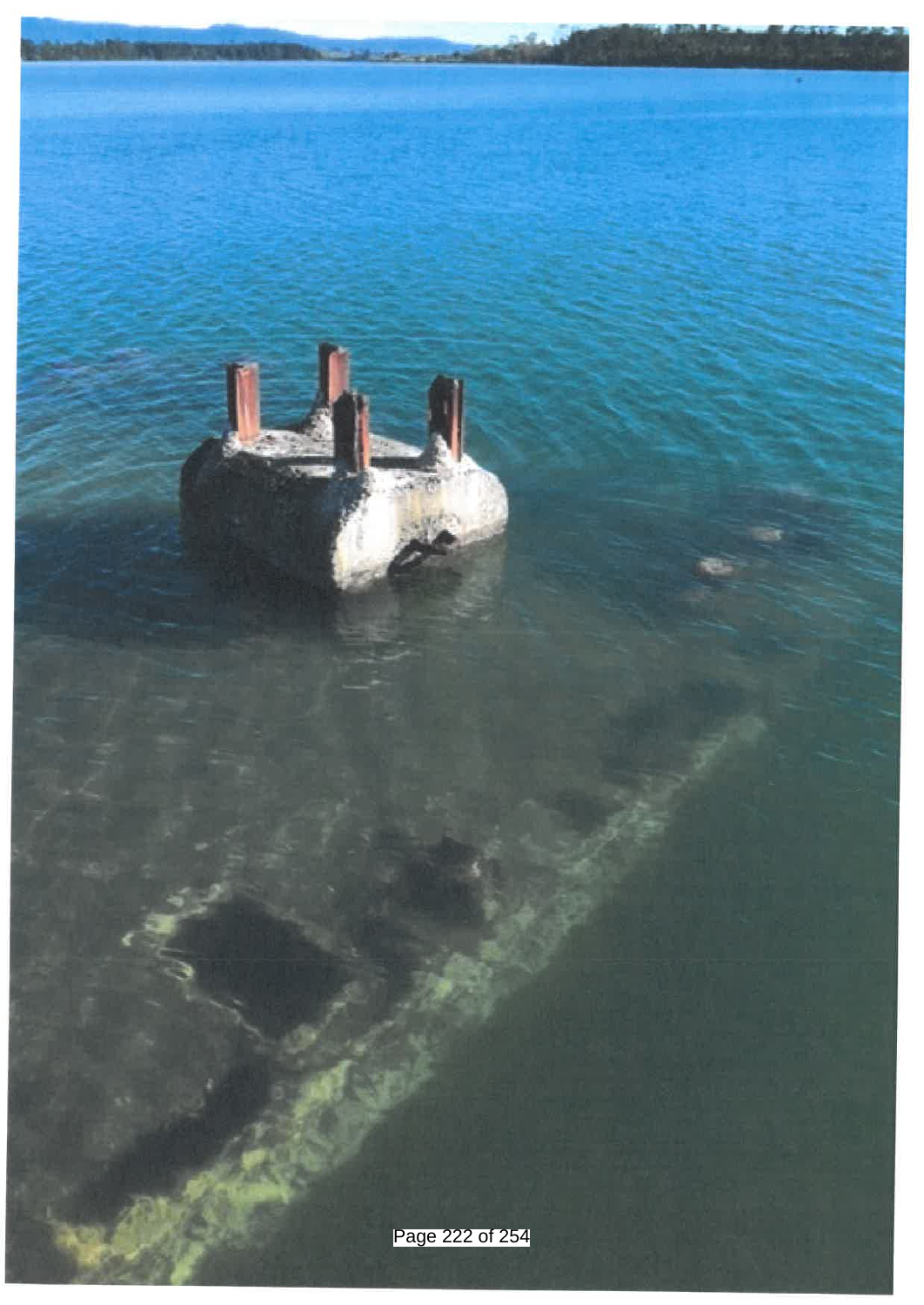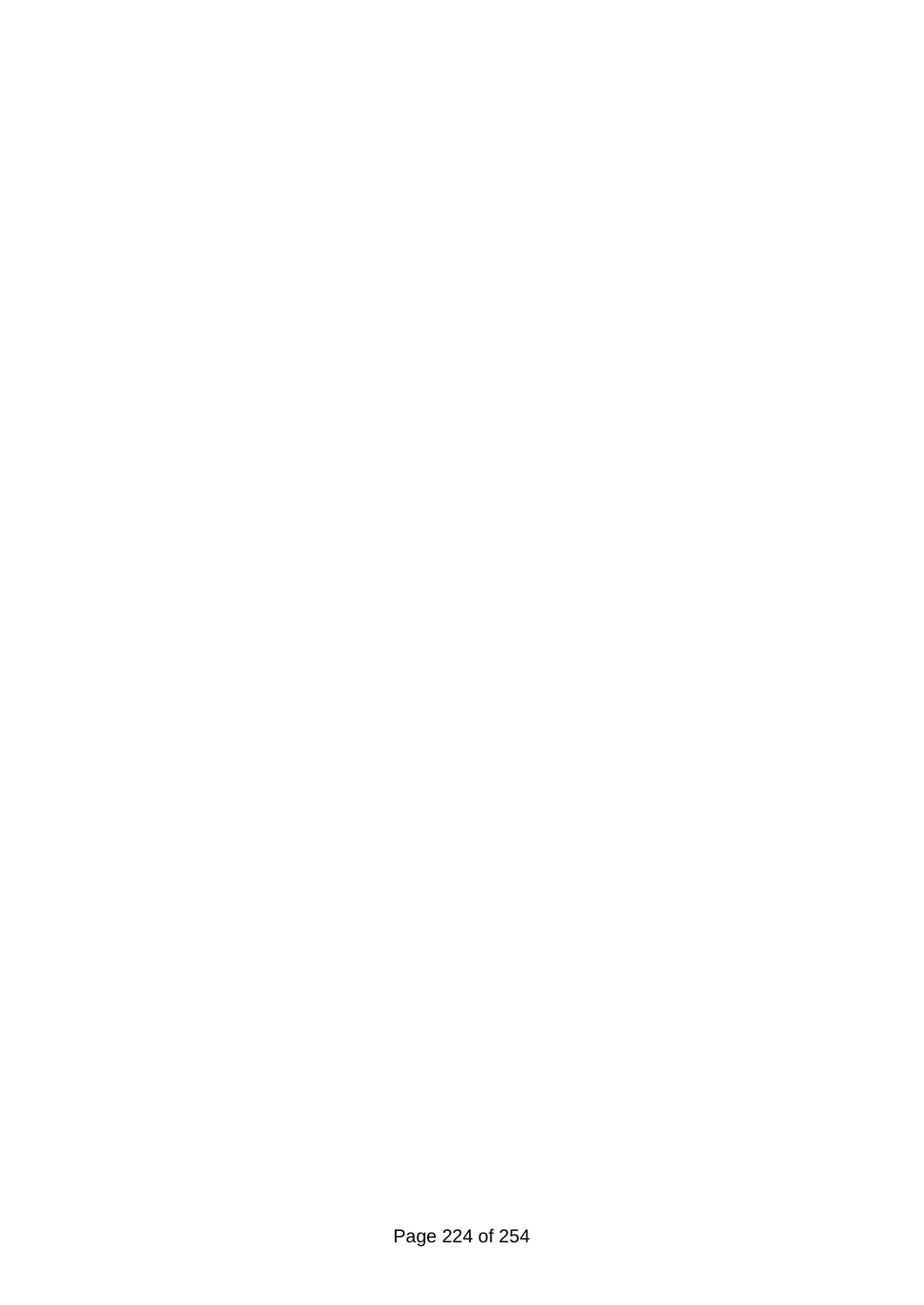## **APPENDIX 2**

# **Munitions Barge - Appendix 2 Photos - Large**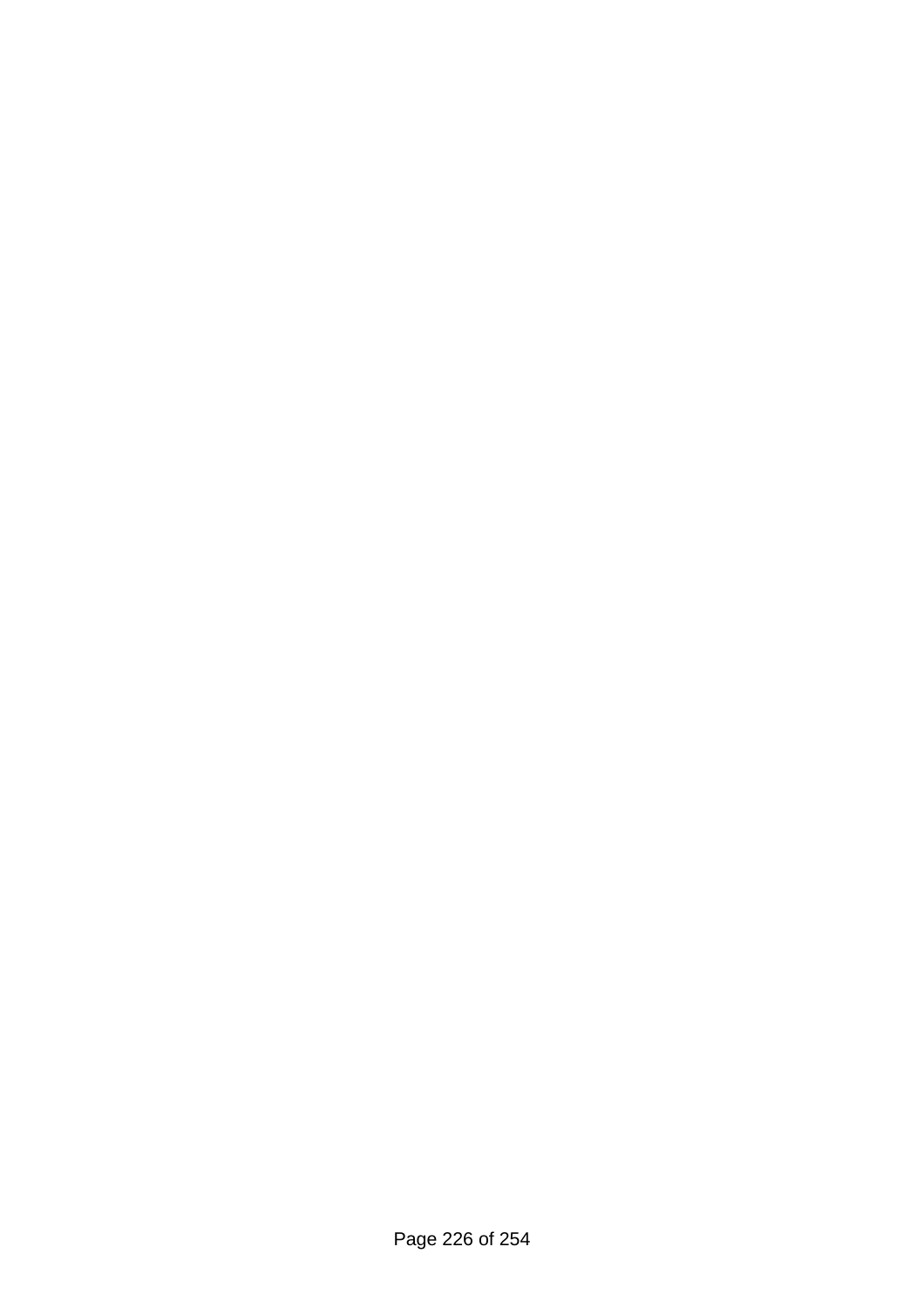

 $\overline{\overline{z}}$ 

 $\overline{\mathbf{q}}$